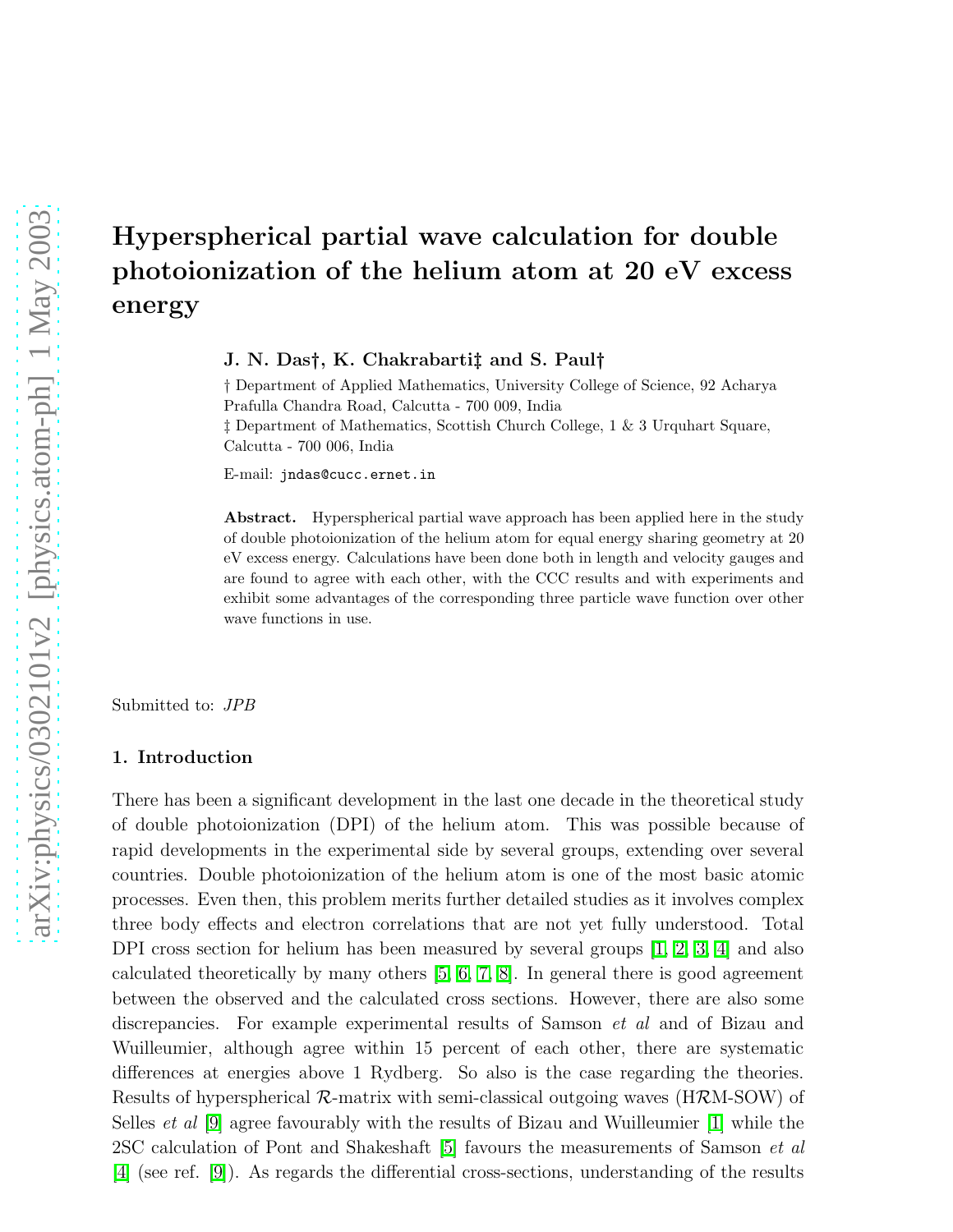has much improved with the availability of results of some elaborate calculations like the time-dependent close coupling (TDCC) calculation of Colgan *et al* [\[7\]](#page-9-6), the HRM-SOW calculation of Malegat et al and Selles et al [\[8,](#page-9-7) [9\]](#page-9-8) in addition to the earlier results  $([10, 11, 12, 13])$  $([10, 11, 12, 13])$  $([10, 11, 12, 13])$  $([10, 11, 12, 13])$  $([10, 11, 12, 13])$  $([10, 11, 12, 13])$  and the recent results  $([14, 15, 16]$  $([14, 15, 16]$  $([14, 15, 16]$  $([14, 15, 16]$  of CCC theory, the most extensively applied theory to the problem to date. For the status of the CCC and some other methods the review article by Briggs and Schimdt [\[17\]](#page-9-16) may be seen. Even then there remains the task of improving the theoretical estimates, particularly at low energies and for unequal-energy-sharing geometries (for which the results appear comparatively less satisfactory) as well as for better understanding of the physics of the DPI problem of helium

In the time-independent frame work the solution of the problem depends basically on the accurate computation of the T-matrix element given by

$$
T_{fi} = \langle \Psi_f^{(-)} | V | \Phi_i \rangle,\tag{1}
$$

where  $\Phi_i(\vec{r}_1, \vec{r}_2)$  is the helium ground state wave function, V is the interaction term given by

$$
V = \vec{\epsilon} \cdot \vec{D}.\tag{2}
$$

 $\vec{D}$  is the dipole operator and is given  $\vec{D} = \vec{\nabla}_1 + \vec{\nabla}_2$  (velocity form) or  $\omega_i(\vec{r}_1 + \vec{r}_2)$  (length form) and  $\Psi_f^{(-)}(\vec{r}_1, \vec{r}_2)$  is the final channel continuum wave function with incoming wave boundary condition for the two outgoing electrons and  $\omega_i$  is the incident photon energy. Here  $\vec{\epsilon}$  is the photon polarization direction and  $\vec{r}_1$ ,  $\vec{r}_2$  are the co-ordinates of the two outgoing electrons, the nucleus being at the origin.

For accurate cross section results one needs accurate wave functions  $\Phi_i$  and  $\Psi_f^{(-)}$ . Accurate bound state helium wave functions are easily available. There exists a number of such wave functions for the ground state (and low-lying excited states) in analytic form of different accuracies, such as simple Hartree Fock type wave function used by Maulbetsch and Briggs [\[18\]](#page-9-17) or a Hylleraas type wave function given by Chandrashekhar and Herzberg [\[19\]](#page-9-18) or by Hart and Herzberg [\[20\]](#page-9-19). If needed, one may also readily generate an arbitrarily accurate bound state wave function along the line developed by Pekeris [\[21\]](#page-9-20). But for  $\Psi_f^{(-)}$  there are no such simple accurate wavefunctions in analytical form. Most wave functions used in the literature are either incorrect at finite distances or in the asymptotic domain, as  $3C$  [\[22\]](#page-9-21) or  $2SC$  [\[23\]](#page-9-22) wave functions. There are now many calculations of varied accuracies depending mainly on the use of different final channel wave functions.

Without caring for the explicit form of the wave functions, Huetz and co-workers [\[24\]](#page-9-23) established dependence of cross sections on various angular variables of the outgoing electrons and on energy. For the equal energy sharing geometry case it turns out to be rather simple in form. On least squares fitting this gives good representation of the triple differential cross section(TDCS) results (some authors prefer the name five fold differential cross sections (FDCS)which is more appropriate and relevant in view of some recent experimental results [\[25\]](#page-9-24). However, we will continue to call it TDCS).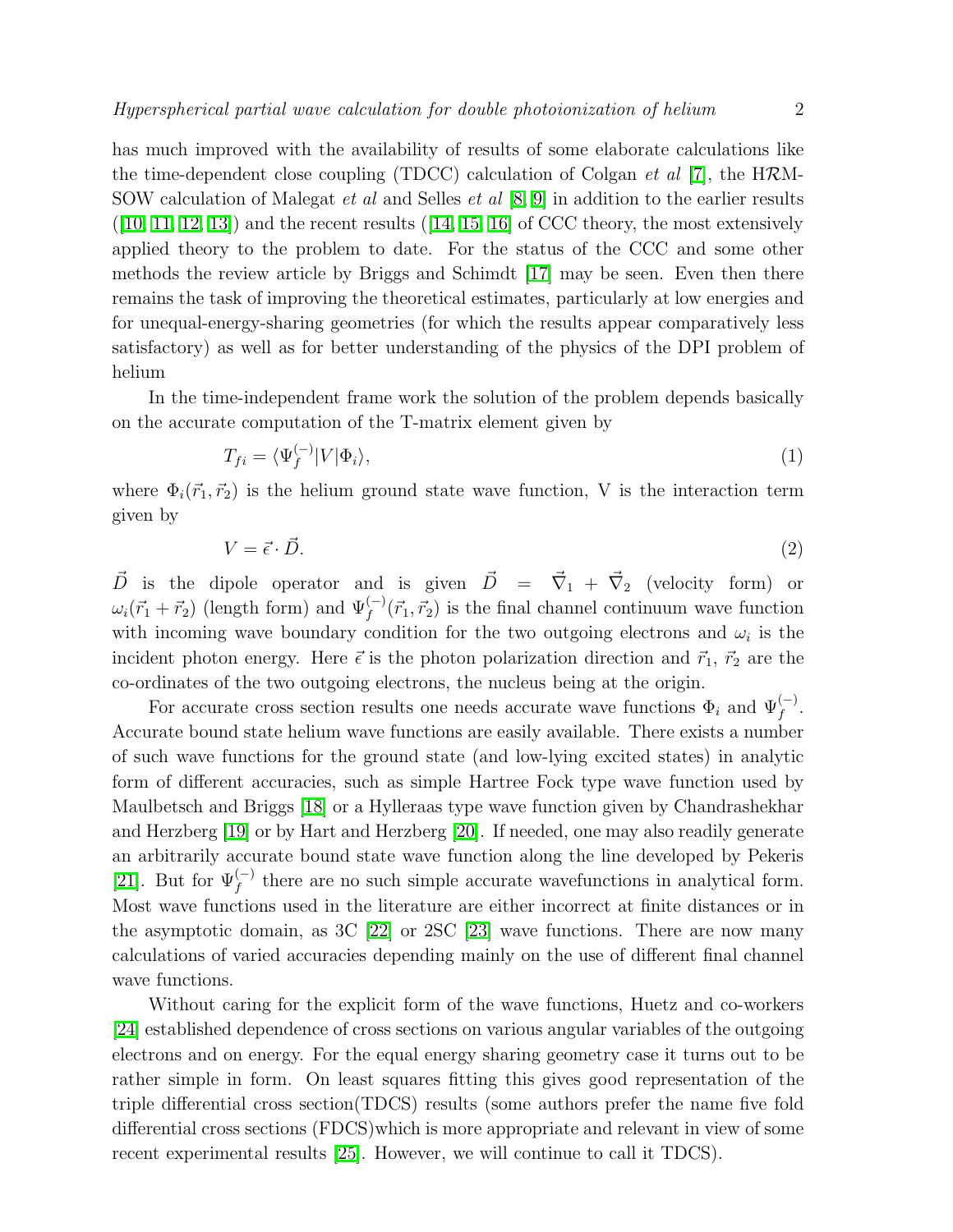For the study of TDCS close to threshold there are the Wannier calculations by Faegin [\[26,](#page-9-25) [27\]](#page-9-26). These give good representation of the shape of TDCS results at 6 eV excess energy but miserably fail at higher energies.

There are also a number of detailed calculations by Maulbetsch and Briggs [\[18,](#page-9-17) [28\]](#page-9-27) which used for the final state wave function, the 3C wave function of BBK theory [\[22\]](#page-9-21) and produced moderately accurate cross section results. It is well known that the 3C wave function is correct in the asymptotic domain (when all of  $r_1$ ,  $r_2$  and  $r_{12}$  are large) but it is not accurate enough at finite distances. Similar calculations are reported by Pont and Shakeshaft [\[5,](#page-9-4) [23,](#page-9-22) [29\]](#page-9-28). They used screened coulomb (2SC) wave functions (for the outgoing electrons) which is supposed to be a better wave function (but not asymptotically exact). The results are much better.

Later Lucey *et al* [\[30\]](#page-9-29) tried various initial state and final state wave functions, including the 3C wave function (none accurate enough), tested gauge dependence and found much discrepancies in the results.

In this work, we consider yet another high level computational scheme which is capable of yielding reliable cross sections. This is the Hyperspherical partial wave approach of one of the authors  $(Das [31, 32, 33, 34], Das et al [35])$  $(Das [31, 32, 33, 34], Das et al [35])$  $(Das [31, 32, 33, 34], Das et al [35])$  $(Das [31, 32, 33, 34], Das et al [35])$  $(Das [31, 32, 33, 34], Das et al [35])$  $(Das [31, 32, 33, 34], Das et al [35])$  $(Das [31, 32, 33, 34], Das et al [35])$  $(Das [31, 32, 33, 34], Das et al [35])$  which is very successful in representing the three-particle continuum wave function in the final channel very accurately.

Here we use a 20-term correlated Hylleraas type wave function of the form

$$
\Phi_i(r_1, r_2) = \aleph e^{-\frac{k}{2}(r_1 + r_2)} \sum_{n_1, n_2, n_3} C_{n_1 n_2 n_3} (r_1 + r_2)^{n_1} (r_1 - r_2)^{n_2} r_{12}^{n_3}
$$
\n(3)

given by Hart and Herzberg [\[20\]](#page-9-19) for the helium ground state and use the final channel wave function calculated in the hyperspherical partial wave approach as indicated below.

It may be noted here that our present approach and the HRM-SOW approach are similar in some respects, although ours is a fully quantal approach whereas the HRM-SOW approach is partly semi classical. From the recent calculations of Selles et al on HRM-SOW approach, it is clear that for unequal energy sharing kinematics one needs to consider the asymptotic range parameter  $R_{\infty}$  (considered below) to have values of several thousands a.u. for converged results, whereas for equal energy sharing cases only few hundreds suffice. So we restrict our present study to equal energy sharing cases only, which is much easier.

#### 2. Hyperspherical Partial Wave Approach

In this section we outline the most salient features of this method. For the final state  $\Psi_f^{(-)}$ , which needs more accurate treatment, we use hyperspherical co-coordinates  $R = \sqrt{r_1^2 + r_2^2}$ ,  $\alpha = \text{atan}(r_2/r_1)$ ,  $\hat{r_1} = (\theta_1, \phi_1)$ ,  $\hat{r_2} = (\theta_2, \phi_2)$  and  $\omega = (\alpha, \hat{r_1}, \hat{r_2})$ and put  $P = \sqrt{p_1^2 + p_2^2}$ ,  $\alpha_0 = \frac{atan(p_2/p_1)}{p_1}$ ,  $\hat{p_1} = (\theta_{p_1}, \phi_{p_1})$ ,  $\hat{p_2} = (\theta_{p_2}, \phi_{p_2})$  and  $\omega_0 = (\alpha_0, \hat{p}_1, \hat{p}_2), \ \vec{p}_1, \ \vec{p}_2$  being momenta of the two outgoing electrons of energies  $E_1$ and  $E_2$  and coordinates  $\vec{r_1}$ ,  $\vec{r_2}$ . We expand  $\Psi_f^{(-)}$  in hyperspherical harmonics (Das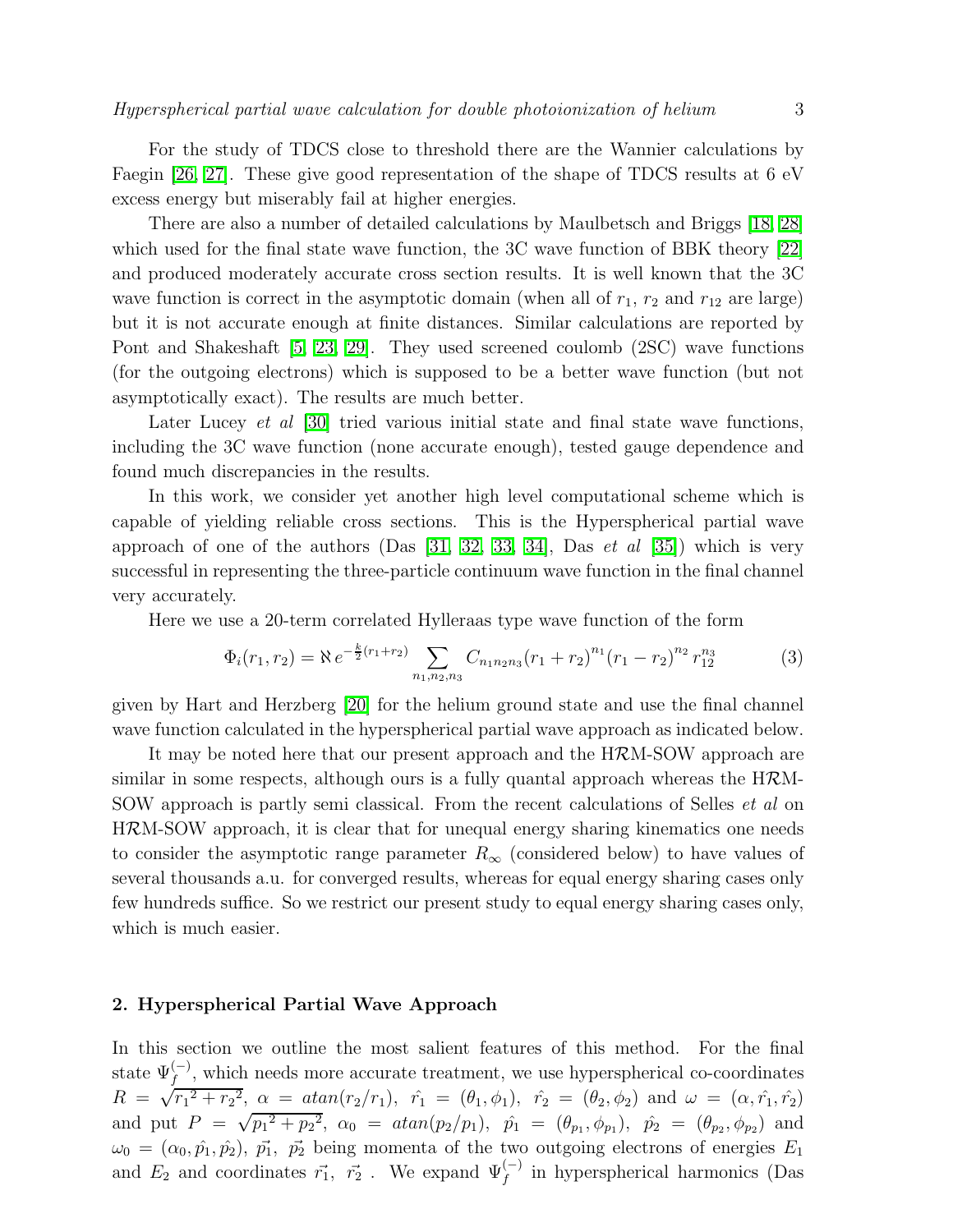[\[32\]](#page-9-31), Lin [\[36\]](#page-9-35)) which are functions of the above five angular variables and depend on the variables  $\ell_1, \ell_2, n, L, M$  (collectively called  $\lambda$ ) which are respectively the angular momenta of the two electrons, the order of the Jacobi polynomial and the total angular momentum and its projection, in addition to the dependence on S, the total spin. It may be noted that  $L, S, \pi$  (the parity) are conserved here.

Thus we decompose the symmetrized wave function  $\Psi_{fs}^{(-)}$  as

$$
\Psi_{fs}^{(-)}(R,\omega) = \sqrt{\frac{2}{\pi}} \sum_{\lambda} \frac{F_{\lambda}^s(\rho)}{\rho^{\frac{5}{2}}} \phi_{\lambda}^s(\omega),\tag{4}
$$

following the expansion of the symmetrized plane wave [20]

$$
[exp(i\vec{p_1} \cdot \vec{r_1} + i\vec{p_2} \cdot \vec{r_2}) + (-1)^s exp(i\vec{p_2} \cdot \vec{r_1} + i\vec{p_1} \cdot \vec{r_2})]/(2\pi)^3
$$
  
= 
$$
\sqrt{\frac{2}{\pi}} \sum_{\lambda} i^{\lambda} \frac{j_{\lambda}^s(\rho)}{\rho^{\frac{3}{2}}} \phi_{\lambda}^{s*}(\omega_0) \phi_{\lambda}^s(\omega).
$$
 (5)

Here  $\lambda = \ell_1 + \ell_2 + 2 n$  and  $\rho = PR$ .

The  $F_{\lambda}^{s}$  satisfy an infinite coupled set of equations

$$
\left[\frac{d^2}{d\rho^2} + 1 - \frac{\nu_\lambda(\nu_\lambda + 1)}{\rho^2}\right] F^s_\lambda(\rho) + \sum_{\lambda'} \frac{2 \alpha^s_{\lambda\lambda'}}{P\rho} F^s_{\lambda'}(\rho) = 0 \tag{6}
$$

where

$$
\alpha_{\lambda\lambda'}^s = -\langle \phi_\lambda^s | C | \phi_{\lambda'}^s \rangle,\tag{7}
$$

$$
C = -\frac{1}{\cos \alpha} - \frac{1}{\sin \alpha} + \frac{1}{|\hat{r_1} \cos \alpha - \hat{r_2} \sin \alpha|}
$$
(8)

and  $\nu_{\lambda} = \lambda + \frac{3}{2}$  $\frac{3}{2}$  (note that we use  $\lambda$  with two different meanings depending on the context). Here the radial waves with L=1, S=0 and  $\pi = -1$  are relevant for the Tmatrix calculations.

So here we fix  $\mu = (L, S, \pi)$  with L=1, S=0 and  $\pi = -1$ , call it  $\mu_0$  and consider different  $N = (\ell_1, \ell_2, n)$  and set  $F_{\lambda}^s \equiv f_N^{\mu_0}$  in equation (6). Further we omit  $\mu_0$  from  $f_N^{\mu_0}$ N and write the relevant coupled set of equations (6) as

$$
\left[\frac{d^2}{d\rho^2} + 1 - \frac{\nu_N(\nu_N + 1)}{\rho^2}\right] f_N^s + \sum_{N'} \frac{2 \alpha_{NN'}^s}{P\rho} f_{N'}^s = 0. \tag{9}
$$

For our numerical computations we truncate the set to some maximum value  $N_{mx}$  of N. These  $N_{mx}$  equations in  $N_{mx}$  variables are needed to be solved from origin to infinity. Actually we need construction of  $N_{mx}$  independent solutions which vanish at the origin. Now for convenience we divide the whole solution domain  $(0, \infty)$  into three subdomains  $(0, \Delta), (\Delta, R_{\infty})$  and  $(R_{\infty}, \infty)$ , where  $\Delta$  has the value of a few atomic units and  $R_{\infty}$ is a point in the asymptotic domain. Best choices for these may be made by simple variations. Results do not depend significantly on these. But for converged results in some situations, values of  $R_{\infty}$ , as in HRM-SOW calculation [\[9\]](#page-9-8), are to be thousands of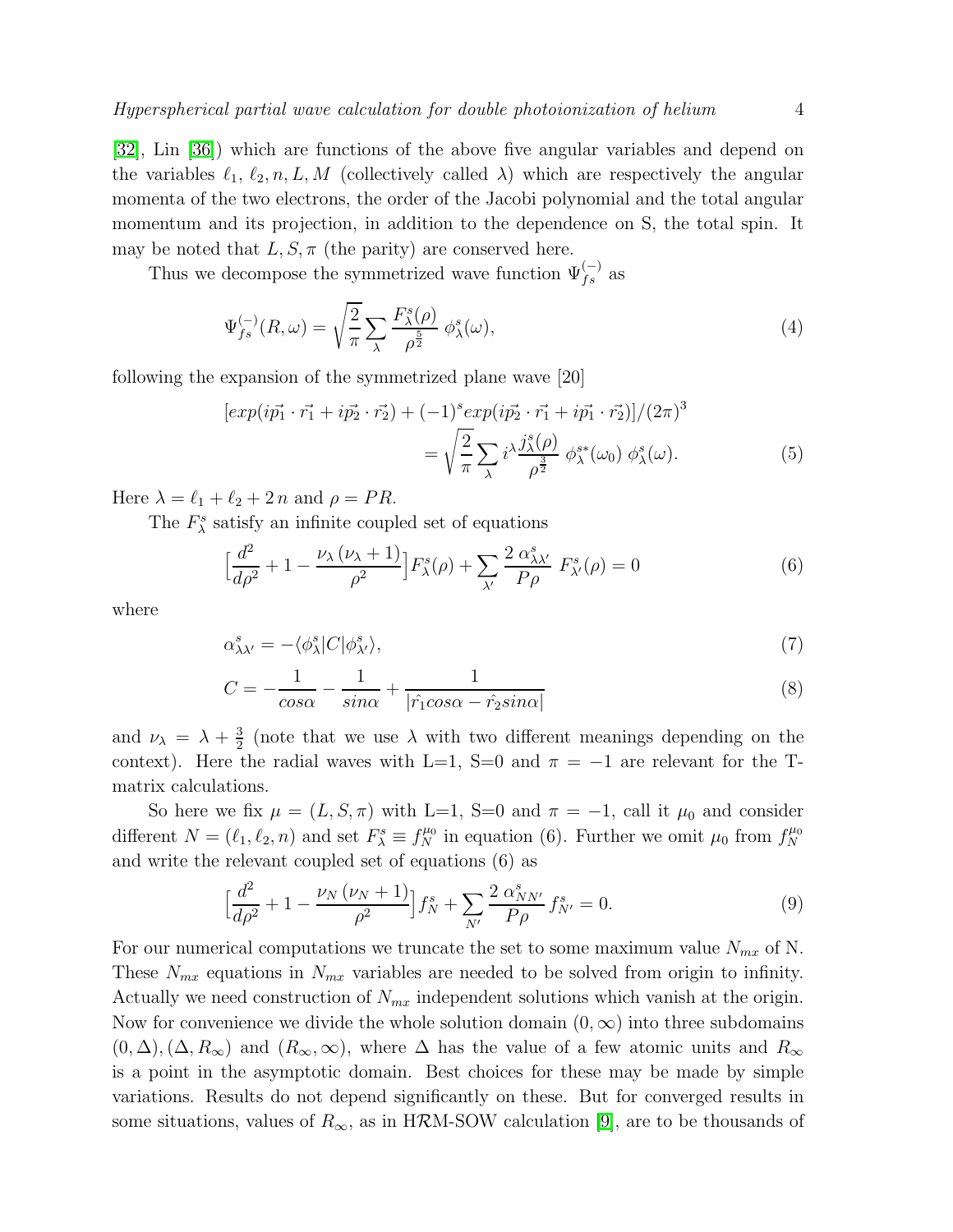atomic units. Next we proceed for solutions over subdomains. For  $(R_{\infty}, \infty)$  we have simple analytic solutions [\[32\]](#page-9-31):

$$
f_{snN}^s(\rho) = \sum_{\ell} \frac{a_{kN}^{(\ell)} \sin \theta_k}{\rho^{\ell}} + \frac{b_{kN}^{(\ell)} \cos \theta_k}{\rho^{\ell}} \tag{10}
$$

$$
f_{snN}^s(\rho) = \sum_{\ell} \frac{c_{kN}^{(\ell)} \sin \theta_k}{\rho^{\ell}} + \frac{d_{kN}^{(\ell)} \cos \theta_k}{\rho^{\ell}} \tag{11}
$$

where  $f_{snN}^{(k)}$  and  $f_{csN}^{(k)}$  are the N-th element of the k-th solution vectors. Obviously these give  $2N_{mx}$  independent solution vectors. The coefficients in these expressions are determined through recurrence relations (see Das [\[32\]](#page-9-31)) in terms of  $a_{kN}^{(0)} = a_{kN}$  and  $b_{kN}^{(0)} = 0, c_{kN}^{(0)} = 0, d_{kN}^{(0)} = a_{kN}, a_{kN}$  being the N-th element of the k-th eigen vector of the charge matrix  $A = (\alpha_{NN'})$ . Here we have  $\theta_k = \rho + \alpha_k \ln 2\rho$ ,  $\alpha_k$  being the k-th eigen value of A.

Solution over  $(\Delta, R_{\infty})$  is also very simple. Because of the simple structure of equations (9) a Taylors expansion method works nicely. Earlier for the (e, 2e) problem, Das also adopted this approach [\[33,](#page-9-32) [34\]](#page-9-33). But the main difficulty lies in the construction of the solution vectors over  $(0, \Delta)$ . In those calculations on (e, 2e) problem Das used an approach as in R-matrix calculations [\[37\]](#page-9-36). But very often, this invites pseudo resonance type behaviour causing undesirable oscillations in the cross sections. Recently [\[35\]](#page-9-34) for (e, 2e) problem, we applied the finite difference method (a five-point scheme) for solutions in the interval  $(0, \Delta)$  and thereby get rid of undesirable oscillations. So we adopted here the same approach but with a seven-point scheme in place of the five-point scheme.

Thus for the solution in the interval  $(0, \Delta)$  we recast equations (9) in terms of R instead of  $\rho$ , as

$$
\left[\frac{d^2}{dR^2} + P^2 - \frac{\nu_N(\nu_N + 1)}{R^2}\right]f_N^s + \sum_{N'=1}^{N_{mx}} \frac{2 \alpha_{NN'}^s}{R} f_{N'}^s = 0,\tag{12}
$$

and solve these equations as a two point boundary value problem by difference equation method. At  $R = 0$ , the solution vectors are set to zero while at  $R = \Delta$  we assign to the kth solution vector the k-th column of the unit matrix. The matrix for the corresponding difference equation is a sparse matrix and for its solution special methods are available. Here we use biconjugate gradient method [\[38\]](#page-9-37). We find that this method readily works and gives converged solutions.

Now for the difference equations we divide the interval  $[0, \Delta]$  into m subintervals of length h with mesh points

$$
0 = R_0 < R_1 < R_2 < \cdots < R_k < \cdots < R_{m-1} < R_m = \Delta
$$

with  $R_k = R_0 + kh$  and use the following seven-point difference formula: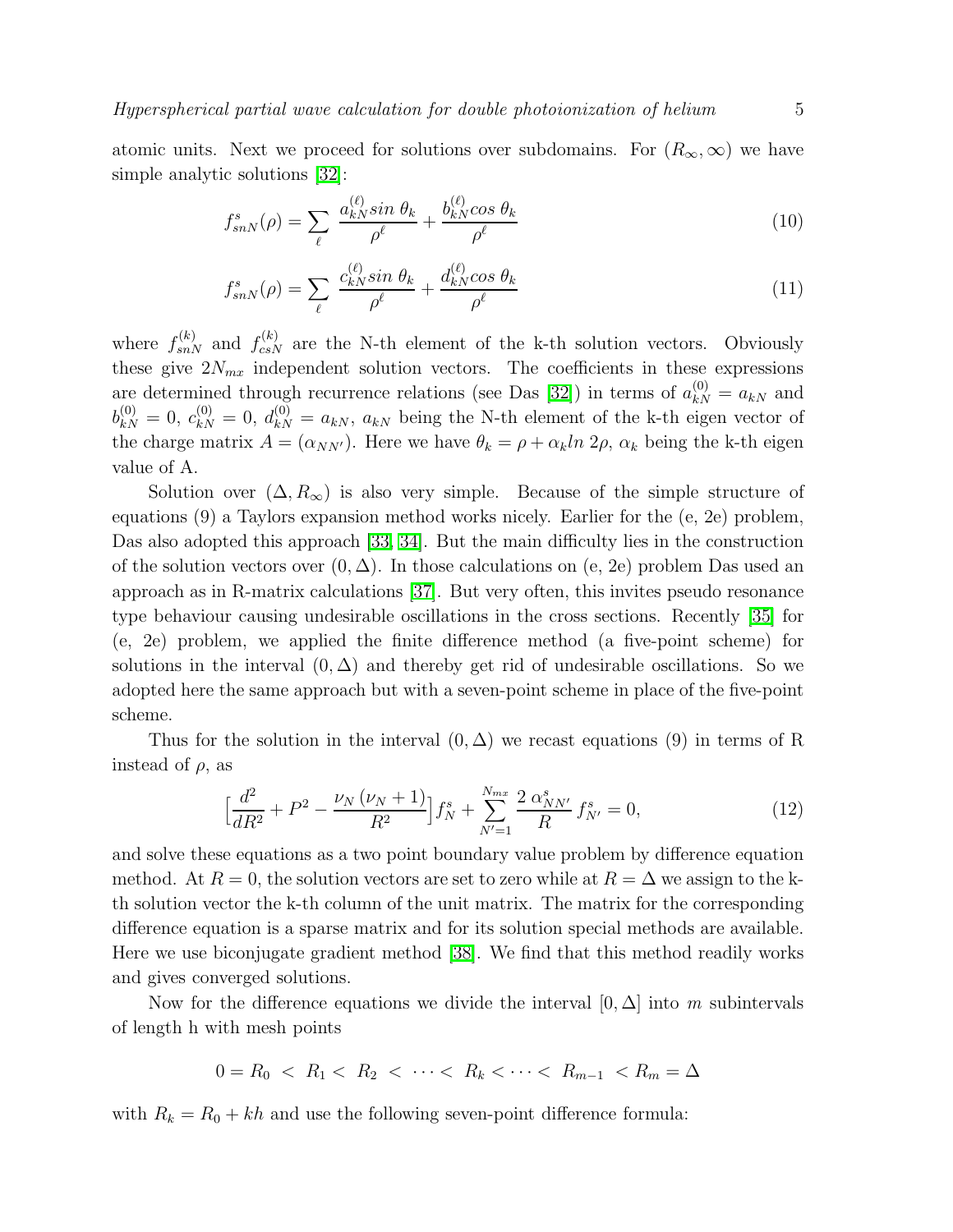Hyperspherical partial wave calculation for double photoionization of helium 6

$$
f''_N(R_k) = \frac{1}{h^2} \Big[ \frac{1}{90} f_N(R_{k-3}) - \frac{3}{20} 16 f_N(R_{k-2}) + \frac{3}{2} f_N(R_{k-1}) - \frac{49}{18} f_N(R_k) + \frac{3}{2} f_N(R_{k+1}) - \frac{3}{20} 16 f_N(R_{k+2}) + \frac{1}{90} f_N(R_{k+3}) \Big] + \{ \frac{69}{25200} h^6 f_N^{(viii)}(\xi_1) \}
$$
(13)

for  $k = 3, 4, \dots, m - 4, m - 3$ , and for  $k = 1, 2$  and  $m - 2, m - 1$  the formulae

$$
f''_N(R_1) = \frac{1}{h^2} \Big[ \frac{3}{8} f_N(R_0) + 6 f_N(R_1) - \frac{11}{2} h^2 f''_N(R_2) - \frac{51}{4} f_N(R_3) - h^2 f''_N(R_3) + 6 f_N(R_4 + \frac{3}{8} f_N(R_4) \Big] + \left\{ -\frac{23}{10080} h^6 f^{(viii)}(\xi_2) \right\}.
$$
 (14)

$$
f''_N(R_2) = \frac{1}{h^2} \Big[ \frac{3}{8} f_N(R_1) + 6 f_N(R_2) - \frac{11}{2} h^2 f''_N(R_3) - \frac{51}{4} f_N(R_3) - h^2 f''_N(R_4) + 6 f_N(R_4) + \frac{3}{8} f_N(R_5) \Big] + \left\{ -\frac{23}{10080} h^6 f^{(viii)}(\xi_3) \right\}.
$$
 (15)

$$
f''_N(R_{m-2}) = \frac{1}{h^2} \Big[ \frac{3}{8} f_N(R_{m-5}) + 6 f_N(R_{m-4}) - h^2 f'_N(R_{m-4}) - \frac{51}{4} f_N(R_{m-3}) - \frac{11}{2} h^2 f'_N(R_{m-3}) + 6 f_N(R_{m-2}) + \frac{3}{8} f_N(R_{m-1}) \Big] + \left\{ -\frac{23}{10080} h^6 f^{(viii)}(\xi_4) \right\}.
$$
 (16)

and

$$
f''_N(R_{m-1}) = \frac{1}{h^2} \Big[ \frac{3}{8} f_N(R_{m-4}) + 6 f_N(R_{m-3}) - h^2 f'_N(R_{m-3}) - \frac{51}{4} f_N(R_{m-2}) - \frac{11}{2} h^2 f'_N(R_{m-2}) + 6 f_N(R_{m-1}) + \frac{3}{8} f_N(R_m) \Big] + \left\{ -\frac{23}{10080} h^6 f^{(viii)}(\xi_5) \right\}.
$$
 (17)

The quantities on the right hand sides within curly brackets represent the error terms. The corresponding difference equations are obtained by substituting these expressions the values of second order derivatives from the differential equation (12). For continuing these solutions in the domain  $(\Delta, R_{\infty})$  we need first order derivatives  $f'_{N}(R)$  at  $\Delta$ . These are computed from the difference formula

$$
f'_{N}(R_{m}) = \frac{1}{84h} \left[ -f_{N}(R_{m-4} + 24f_{N}(R_{m-2}) - 128f_{N}(R_{m-1}) + 105f_{N}(R_{m}) \right] + \frac{2h}{7} f''_{N}(R_{n}) + \left\{ -\frac{4h^{4}}{105} f^{(v)}_{N}(\xi) \right\}
$$
\n(18)

Here too, the quantity within curly brackets represents the error term. The solutions thus obtained in  $(0, \Delta)$  are then continued over  $(\Delta, R_{\infty})$  by Taylor's expansion method,

7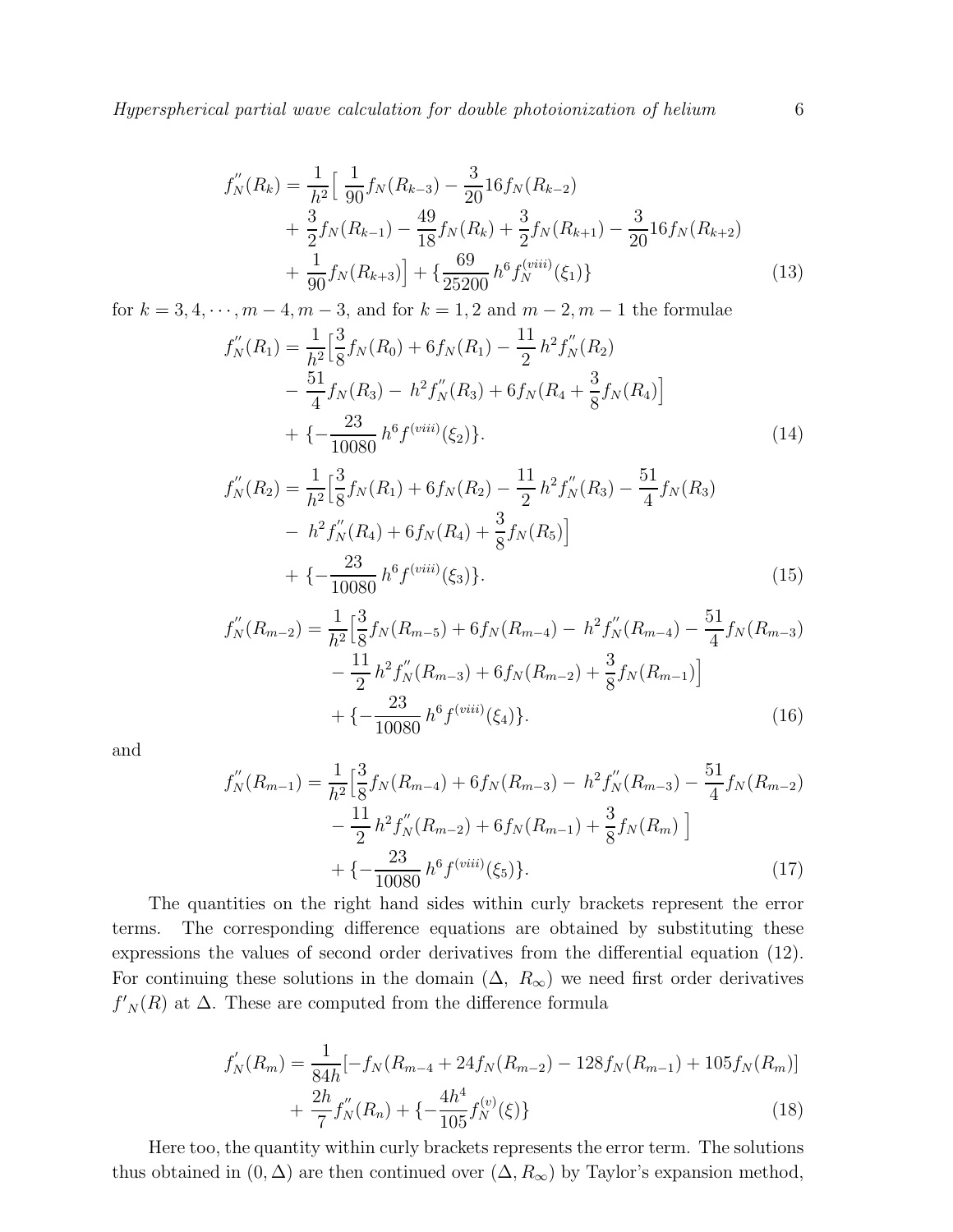as stated earlier, with stabilization after suitable steps [\[39\]](#page-9-38). The  $N_{mx}$  independent solution vectors so obtained, are put together to get the solution matrix  $f_0$ . The solution matrices  $f_{sn}$  and  $f_{cs}$  are similarly obtained, whose N-kth element are respectively  $f_{snl}^{(k)}$  $_{snN}$ and  $f_{csN}^{(k)}$ , given by (10) and (11) respectively.

Next we introduce the K-matrix through the relation

$$
f_0 \cdot B = f_{sn} + f_{cs} \cdot K \tag{19}
$$

where  $B$  is an unknown constant matrix. The K-matrix is determined from matching values and first order derivatives at  $R_{\infty}$ , where all of  $f_0$ ,  $f_{sn}$  and  $f_{cs}$  are valid. (It may be noted here that there is a slight departure in our definition of K-matrix from the usual practice. However, it is symmetric as it should be).

Finally the physical scattering state with appropriate boundary conditions is taken as

$$
\mathbf{f_{ph}} = f_0 \cdot \mathbf{g} \tag{20}
$$

and also we have

$$
\mathbf{f_{ph}} = (f_{sn} + f_{cs} \cdot K) \cdot \mathbf{c}
$$
  
=  $f_{sn} \cdot \mathbf{c} + f_{cs} \cdot \mathbf{d}$  (21)

with

$$
\mathbf{d} = K \cdot \mathbf{c}.\tag{22}
$$

Thus the physical state is completely determined once the vector **c** is determined. Now **c** is determined from the consideration that  $\Psi_{fs}^{(-)}$  is asymptotically a (distorted) plane wave (representing the two outgoing electrons) plus incoming waves only. So the coefficients of the outgoing wave  $exp(i\rho)$  of both  $\Psi_{fs}^{(-)}$  and the symmetrized plane wave (equation (5)) must be the same (except for the distorting term  $exp(i\alpha_k ln 2\rho)$ ). This requires

$$
\mathbf{c} = [I + iK]^{-1}\mathbf{P} \tag{23}
$$

where

$$
\mathbf{P} = -2e^{i\frac{\pi}{4}} X^{-1} \mathbf{\Phi}^{\mathbf{s}*}(\omega_0),\tag{24}
$$

and X is the matrix comprising of the columns of eigen vectors of the charge matrix A and  $\mathbf{\Phi}^{\mathbf{s}*}$  is given by

$$
\Phi^{\mathbf{s}\ast}(\omega_0) = \begin{pmatrix} \phi_1^{\mathbf{s}\ast}(\omega_0) \\ \vdots \\ \phi_{N_{mx}}^{\mathbf{s}\ast}(\omega_0) \end{pmatrix} . \tag{25}
$$

Finally the DPI triple differential cross section is given by

$$
\frac{d^3\sigma}{d\Omega_1 d\Omega_2 dE_1} = \frac{2\pi^2 \alpha p_1 p_2}{\omega_i} |T_{fi}|^2,\tag{26}
$$

after the inclusion of  $\mu_0$ -part of  $\Psi_{fs}^{(-)}$  in  $T_{fi}$ .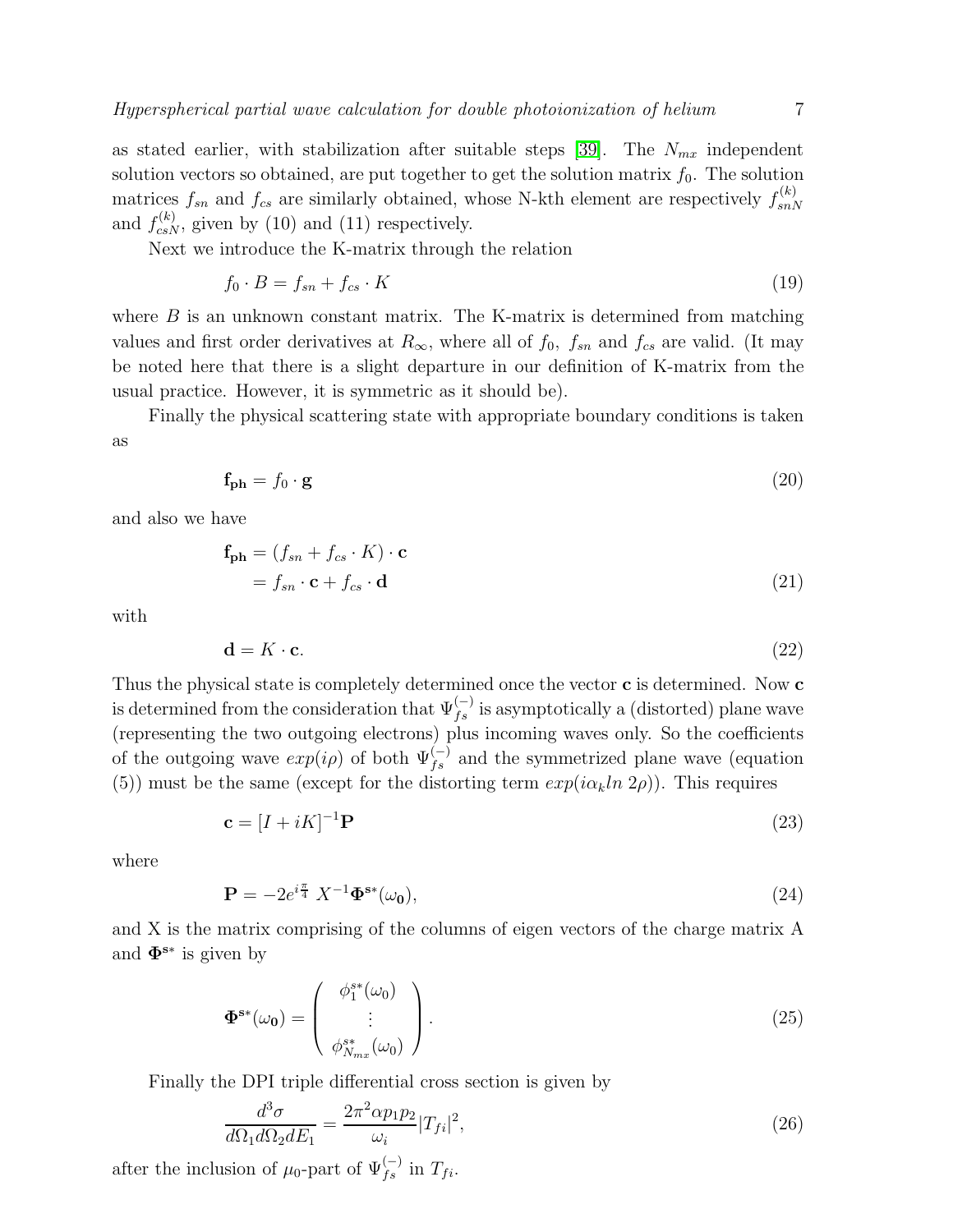### 3. Results

In our present calculation we have applied the above hyperspherical partial wave approach both in length and velocity gauges. Here we consider equal-energy-sharing case, since then the computational problem becomes little simple. For this calculation we have chosen  $\Delta = 5$  a.u.,  $R_{\infty} = 300$  a.u.,  $h = 0.05$  a.u. upto  $\Delta$  and 0.1 a.u. beyond  $\Delta$ . We have included 90 coupled channels with n upto 9 and  $(l_1, l_2)$  combinations nearly as in ECS calculation [\[40\]](#page-9-39) for electron - hydrogen ionization collision. We have chosen the case of ionization at 20 eV excess energy as it has been widely considered and for which there are interesting experimental results [\[10\]](#page-9-9). For the present calculations with 90 channels and  $R_{\infty} = 300$  a.u., our single differential cross section (SDCS) is little above the desired value of about 0.93 Kb/eV at  $E/2$  (E being the excess photon energy). So we normalized our TDCS by scaling with a factor 0.8 (which is also the factor we use to scale our SDCS to get the desired value of 0.93 Kb/eV at  $E/2$ ) both in the length and in the velocity gauges. The TDCS results thus obtained are presented in figure 1. Here we compare our results with the experimental results of Bräuning  $et$ al [\[10\]](#page-9-9) and with the theoretical results of the CCC calculation only [\[10,](#page-9-9) [41\]](#page-9-40), since the overall agreement of the CCC results are known to be somewhat better compared to the results of other calculations like TDCC, HRM-SOW etc. In all the cases the agreement between the velocity and length gauge calculations is excellent everywhere. We also did calculations in the acceleration gauge and these are indistinguishable from those of the velocity gauge. Agreement with the experimental results and with the CCC results are also generally good except for some spurious peaks at  $\theta_{p1} = 0^{\circ}$ . The CCC results appear a little better compared to ours.

For unequal energy sharing our approach also works and we have reasonably good results. But for fully converged results, we have to consider larger values for  $R_{\infty}$ . So we wish to report such results in future when our study is completed.

#### 4. Conclusions

The present calculation, reported here, has only approximately converged. The results we have obtained, go to show that the hyperspherical three-particle scattering state wave function, used in the present calculation, must be reasonably accurate from small distances to the asymptotic region, since the results in all the three gauges are practically identical. In contrast, the 3C or other similar wave functions, which are not accurate at finite distances, show strong gauge dependence [\[30\]](#page-9-29). We also mention that the present calculation is free from any genuine difficulty and does not show any weakness worth mentioning. The present approach may easily be applied to DPI with varied types of polarization of the incident photons. With judicial choice of the parameter  $R_{\infty}$ and possibly with the availability of better computational facilities, the method may be applied from very low energy to high energy cases. At this point if we recall the capability of the hyperspherical partial wave approach in representing electron-hydrogen-atom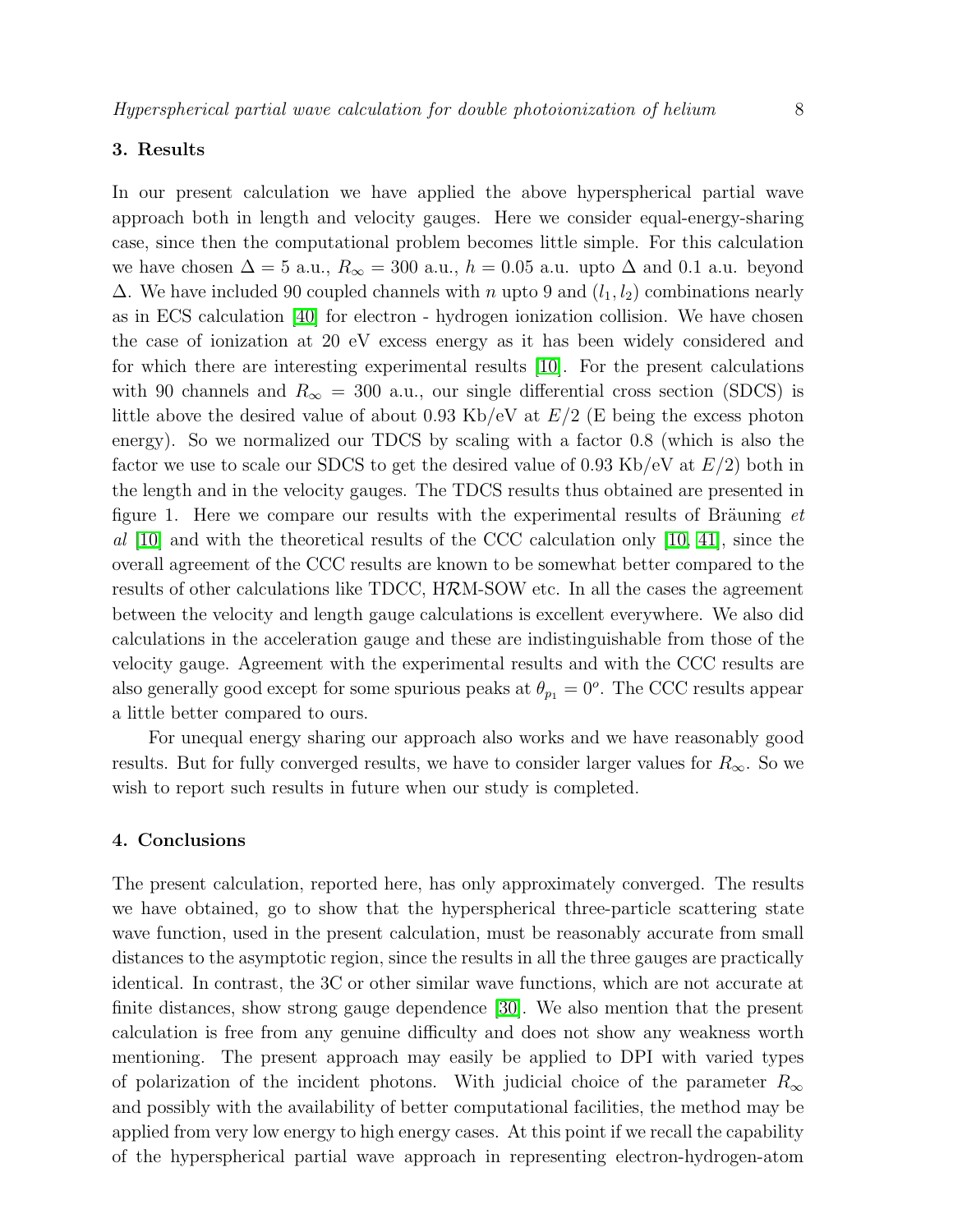ionization collisions [\[33,](#page-9-32) [34,](#page-9-33) [35\]](#page-9-34) at low energies (and also consider situations of very low energy cases, with excess energy 1 eV and below for which we had to take  $R_{\infty}$  about 4000 - 5000 a.u. and get reliable results for ionization cross sections [\[42\]](#page-9-41)), consider the present success, then we may expect the hyperspherical partial wave theory to have a very good prospect.

## Acknowledgments

We are grateful to H. Bräuning for providing us with the experimental results and to Igor Bray and Anatoly Kheifets for providing us with the CCC results in electronic form. KC acknowledges support from the UGC in the form of a Minor Research Project F.PSW-035/02(ERO). SP is grateful to CSIR for providing a research fellowship.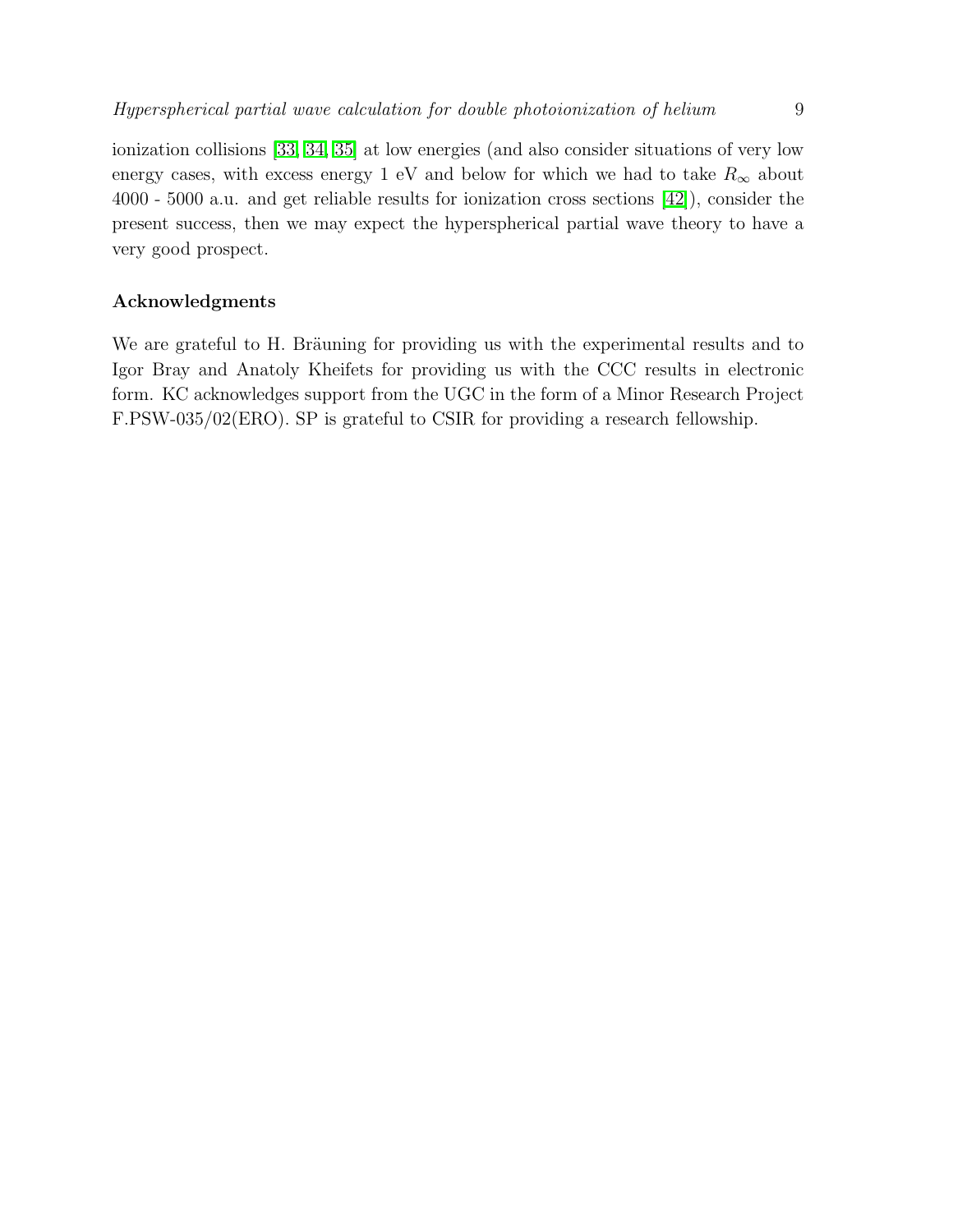## <span id="page-9-1"></span><span id="page-9-0"></span>References

- [1] Bizau J M and Wuillemier F J 1995 J. Electron Spectrosc. Relat. Phenom. 71 205.
- <span id="page-9-2"></span>[2] Dörner R et al 1996 Phys. Rev. Lett  $76\,2654$ .
- <span id="page-9-3"></span>[3] Whelitz R et al 1997 J. Phys. B: At. Mol. Opt. Phys. 30 L51.
- <span id="page-9-4"></span>[4] Samson J A R, Stolte W C, He Z X, Cutler J N, Lu Y, Bartlett R J 1998 Phys. Rev. A 57 1906.
- <span id="page-9-5"></span>[5] Pont M and Shakeshaft R 1995 J. Phys. B: At. Mol. Opt. Phys. 28 L571.
- <span id="page-9-6"></span>[6] Kheifets A K and Bray I 1998 Phys. Rev. A58 4501.
- <span id="page-9-7"></span>[7] Colgan J, Pindzola M S and Robichaux F 2001 J. Phys. B: At. Mol. Opt. Phys. 34 L457.
- [8] Malegat L, Selles P and Kazansky A K 2000 Phys. Rev. Lett. 85 4450.
- [9] Selles P, Malegat L and Kazansky A K 2002 Phys. Rev. A65 032711.
- <span id="page-9-9"></span><span id="page-9-8"></span>[10] Bräuning H, Dörner R, Cocke C L, Prior M H, Krässig B, Kheifets A S, Bray I, Bräuning-Demian A, Carnes K, Dreuil S, Mergel V, Richard P, Ulrich J and Schmidt-Böcking H 1998 J. Phys. B: At. Mol. Opt. Phys. 31 5149.
- <span id="page-9-11"></span><span id="page-9-10"></span>[11] Khiefets A S and Bray I 1998 J. Phys. B: At. Mol. Opt. Phys. 31 L447.
- <span id="page-9-12"></span>[12] Khiefets A S and Bray I 1998 Phys. Rev. Lett. **81** 4588.
- <span id="page-9-13"></span>[13] Khiefets A S and Bray I 2000 Phys. Rev. A 62 065402.
- <span id="page-9-14"></span>[14] Cvejanović S et al 2000 J. Phys. B: At. Mol. Opt. Phys. 33 265.
- <span id="page-9-15"></span>[15] Bolognesi P et al 2001 J. Phys. B: At. Mol. Opt. Phys. 34 3195.
- <span id="page-9-16"></span>[16] Dawson C et al 2001 J. Phys. B: At. Mol. Opt. Phys. 34 L525.
- <span id="page-9-17"></span>[17] Briggs J S and Schmidt V 2000 J. Phys. B: At. Mol. Opt. Phys. 33 R1-R48.
- <span id="page-9-18"></span>[18] Maulbetsch F and Briggs J S 1993 J. Phys. B: At. Mol. Opt. Phys. 26 1679.
- <span id="page-9-19"></span>[19] Chandrashekhar S and Herzburg G 1955 Phys. Rev. 98 1050.
- <span id="page-9-20"></span>[20] Hart J F and Herzberg G 1957 Phys. Rev. 106 79.
- <span id="page-9-21"></span>[21] Pekeris C L 1958 Phys. Rev. 112 1649.
- <span id="page-9-22"></span>[22] Brauner M, Briggs J S and Klar H 1989 J. Phys. B: At. Mol. Opt. Phys. 22 2265.
- <span id="page-9-23"></span>[23] Pont M and Shakeshaft R 1995 Phys. Rev. A 51 R2676.
- <span id="page-9-24"></span>[24] Huetz A, Selles P, Waymel P and Mageau J 1991 J. Phys. B: At. Mol. Opt. Phys. 24 1917.
- <span id="page-9-25"></span>[25] Achler M, Mergel V, Spielberger L, Dörner R, Azuma Y and Schmidt-Böcking H 2001 J. Phys. B: At. Mol. Opt. Phys. 34 965.
- <span id="page-9-26"></span>[26] Faegin J M 1995 J. Phys. B: At. Mol. Opt. Phys. 28 1495.
- <span id="page-9-27"></span>[27] Faegin J M 1996 J. Phys. B: At. Mol. Opt. Phys. 29 1551.
- <span id="page-9-28"></span>[28] Maulbetsch F, Briggs J S and Shakeshaft R 1995 J. Phys. B: At. Mol. Opt. Phys. 28 L341.
- <span id="page-9-29"></span>[29] Pont M, Shakeshaft R, Maulbetsch F and Briggs J S 1996 Phys. Rev. A 53 3671.
- <span id="page-9-30"></span>[30] Lucy S P, Rasch J, Whelan C T and Walters H R H 1998 J. Phys. B: At. Mol. Opt. Phys. 31 1237.
- <span id="page-9-31"></span>[31] Das J N 1994 Aust. J. Phys. 47 743.
- <span id="page-9-32"></span>[32] Das J N 1998 Pramana-J. Phys. 50 53.
- <span id="page-9-33"></span>[33] Das J N 2001 Phys. Rev. A 64 054703.
- <span id="page-9-34"></span>[34] Das J N 2002 J. Phys. B: At. Mol. Opt. Phys. 35 1165.
- <span id="page-9-35"></span>[35] Das J N, Paul S and Chakrabarti K 2003 Phys. Rev. A(to be published).
- <span id="page-9-36"></span>[36] Lin C D 1974 Phys. Rev. A 10 1986.
- <span id="page-9-37"></span>[37] Burke P G and Robb W D 1975 Adv. Atom. Mol. Phys. 11 143.
- [38] Fletcher R 1975 Numerical Analysis Dundee, Lecture notes in Mathematics, Vol. 506, eds. A. Dold and B. Eckmann, Springer Verlag, Berlin, pp 73-89.
- <span id="page-9-39"></span><span id="page-9-38"></span>[39] Choi B H and Tang K T 1975 J. Chem. Phys. 63 1775.
- <span id="page-9-40"></span>[40] Baertschy M, Rescigno T N, Isaacs W A, Li X and McCurdy C W 2001 Phys. Rev. A 63 022712.
- <span id="page-9-41"></span>[41] Kheifets A S 2003 Private communication.
- [42] Das J N, Paul S and Chakrabarti K 2003 J. Phys. B: At. Mol. Opt. Phys. (submitted)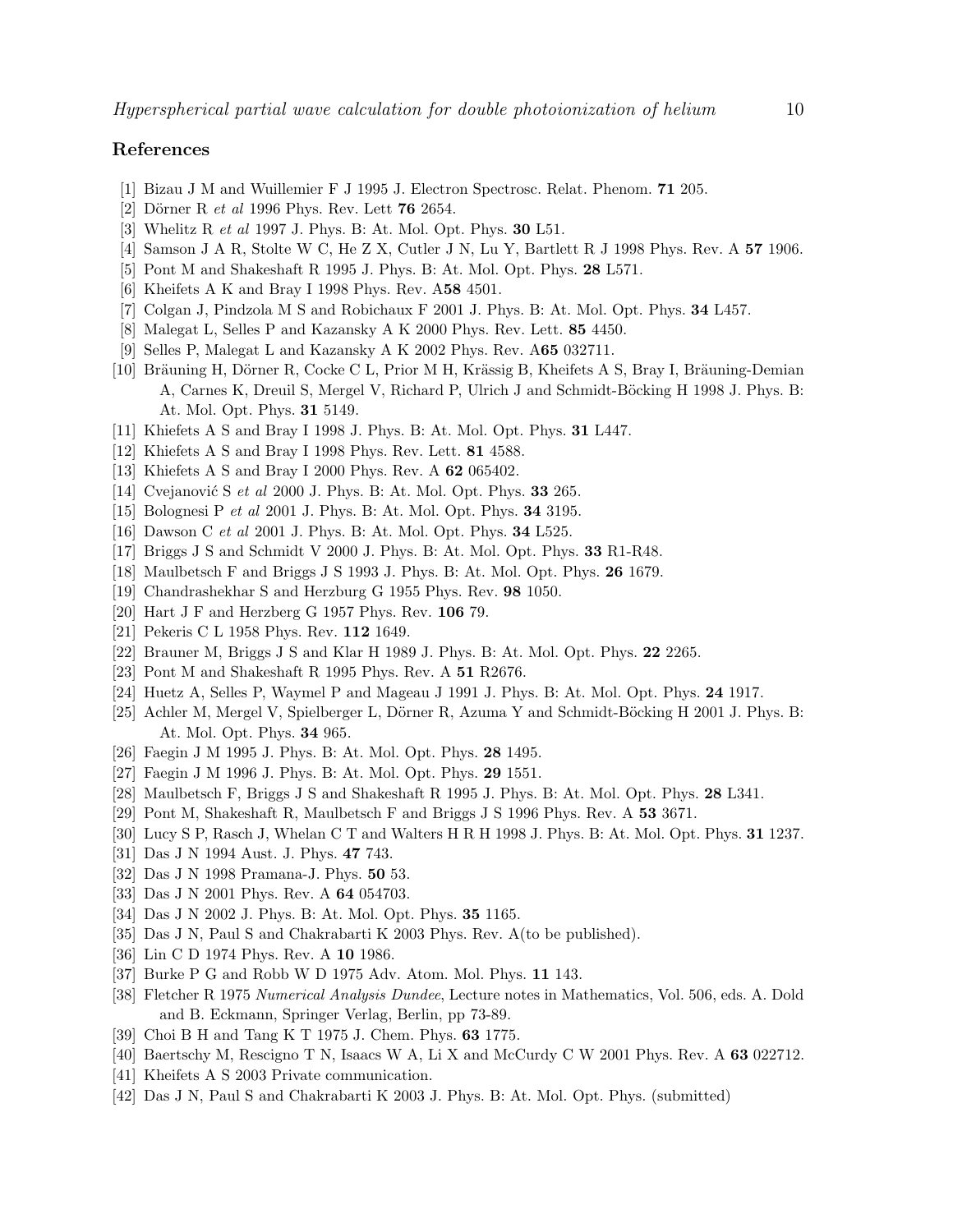## Figure Captions

Figure 1. Triple differential cross sections for photo double ionization of the helium atom for equal energy sharing geometry for 20 eV excess energy and for a)  $\theta_{p_1} = 0^o$ , b)  $\theta_{p_1} = 30^o$ , c)  $\theta_{p_1} = 60^o$ , d)  $\theta_{p_1} = 90^o$ ,  $\theta_{p_1}$  being measured from the photon polarization direction. Theory : continuous curve, present calculation in velocity gauge; dashed curve present calculation in length gauge; dotted curve, CCC calculation [\[10\]](#page-9-9); Experiment : absolute measured values of Bräuning  $et al[10]$  $et al[10]$ .